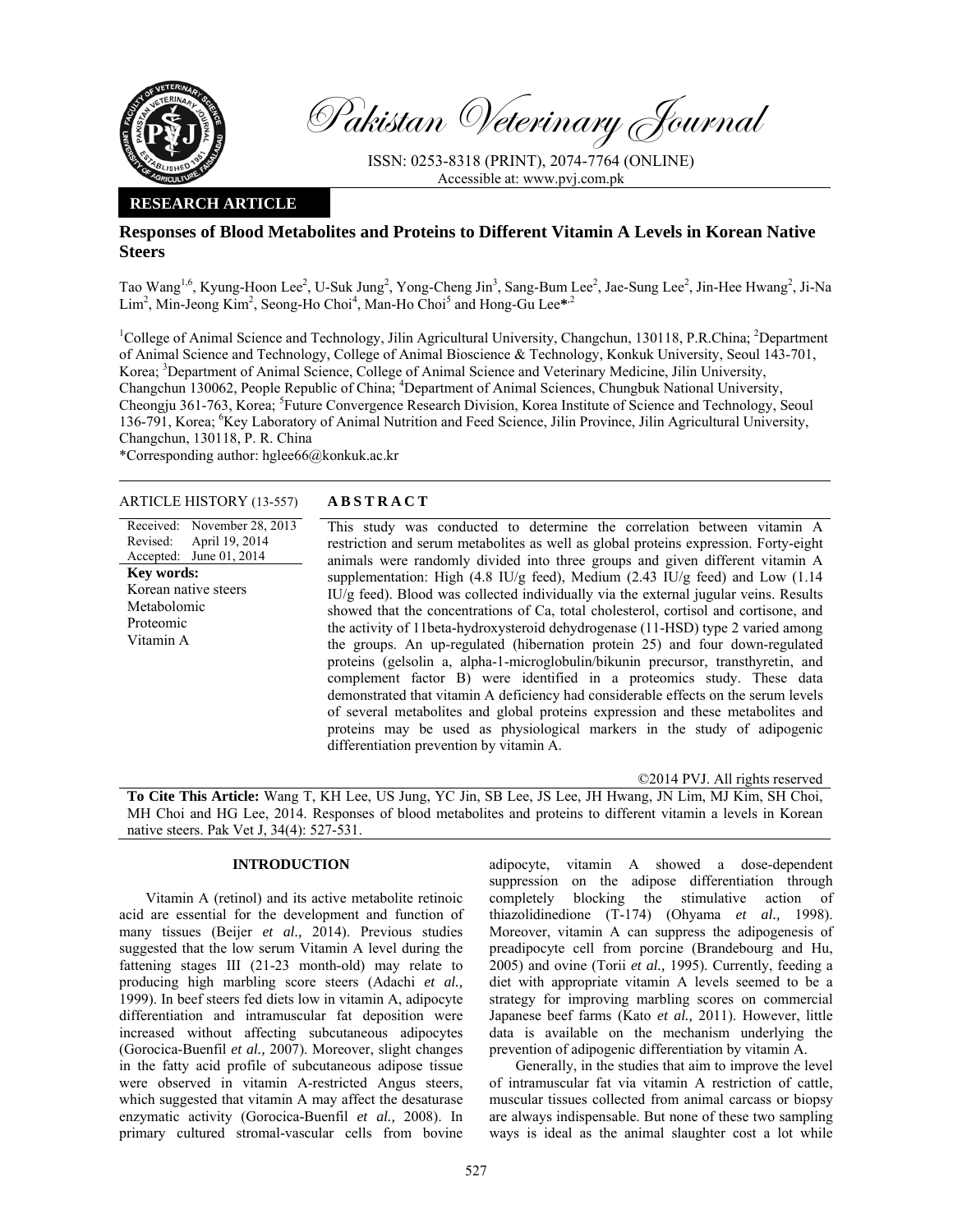biopsy lead to big stress to the animals. Therefore, alternative use of blood was explored in this study. We aimed to find some metabolites or proteins in the blood that have responses to the vitamin A restriction through proteomics and metabolomics studies.

### **MATERIALS AND METHODS**

**Experiment design, animals and sampling:**  Experiments conducted in this study were approved by the Animal Care and Use Committee of Pusan National University, Pusan, Korea. Forty-eight Korean native steers (14 months) were randomly divided into three groups that received three levels of vitamin A dietary supplementation (Table 1) according to a previous research (Gorocica-Buenfil *et al.,* 2007). Animals were housed in an environmentally controlled facility individually and were allowed ad libitum access to feed and water throughout the experimental period. Nine months later (23 months), blood samples were taken via the external jugular veins after the morning meal. Plasma or serum were recovered from the blood samples treated with or without heparin by centrifugation at  $2,054\times g$  at 4°C for 15 min, and stored at -80°C until required.

**Analysis of vitamin A serum levels, metabolic profile test (MPT) and steroid concentration measurements:**  Vitamin A was extracted from serum (200 µL/sample) and dissolved in 95% methanol and subjected to Highperformance liquid chromatography (HPLC) (Water 600 series; Waters Corporation, Milford, MA, USA) using a system equipped with a stainless steel Novapak C18 column (3.9 mm I.D x 150 mm; Waters Corporation) and a Water 486 tunable absorbance detector (Waters Corporation) (Siluk *et al.,* 2007). The mobile phase was 95% methanol with a flow rate of 0.8 mL/min. The concentration of vitamin A was calculated as the ratio of the individual sample area to that of a known standard (retinol, 95144, Sigma-Aldrich Corp.) after calibrating with the retinyl acetate internal standard.

The MPT was performed with a Toshiba Accute Biochemical Analyzer-TBA-40FR (Toshiba Medical Instruments, Otawara-shi, Tochigi-ken, Japan). Fifteen MPT criteria including total protein, aspartate transaminase (AST), alanine transaminase (ALT), γglutamyltranspepidase, blood urea nitrogen, calcium (Ca), inorganic phosphorus (IP), magnesium (Mg), high-density lipoproteins, low-density lipoproteins, total cholesterol, triglyceride, glucose, albumin, and creatinine were analyzed. All the reagents required for this procedure were purchased from Wako Pure Chemical Industries, Ltd. (Chuo-ku, Osaka, Japan).

Four concerned steroids including cortisol, cortisone, 11-dehydrocorticosterone and corticosterone were determined with an Agilent 6890 plus gas chromatograph interfaced with a single-quadrupole Agilent 5975 mass selective detector (Agilent Technologies; Palo Alto, CA, USA). Data were showed as the measured value for a pooled serum according to the levels of vitamin A dietary supplementation. In addition, the 11b-HSD type 2 activity was calculated as the ratio of 11-dehydrocorticosterone (metabolite) to corticosterone (precursor).

**Two-dimension electrophoresis (2-DE):** Aliquots of the pooled protein samples from animals in the high (H), medium (M), and low (L) groups were separated by the 2- DE technique. The detailed methods of ESI-Q-TOF/MS analysis and the identification of proteins were described in the previously published work (Wang *et al.,* 2013).

**Statistical analysis:** The data of vitamin A concentrations and metabolic profile test (MPT) are presented as Mean $\pm$ SD (n=16) and analyzed using a one-way analysis of variance (one-way ANOVA, SPSS Inc., Chicago, IL, USA). In all cases, differences were considered significant if P<0.05.

## **RESULTS**

Vitamin A concentration in the Low group was significantly lower than those in the High or Medium groups  $(P<0.05)$ . The concentrations of Ca in the Low group were significantly higher than that in the High group (P<0.05). The total cholesterol concentration in the Medium group was significantly higher than that in the High group ( $P<0.05$ ). In addition, we did not observe any obvious differences in the other MPT parameters (Table 2). Among the steroids, the concentrations of cortisol and cortisone in the Low group were lower than those in the High group. Meanwhile the activity of 11-HSD type 2 in Low animals was lower than that in the High group too (Table 2). In the proteomics analysis, one up-regulated (hibernation protein 25) and four down-regulated proteins (gelsolin a, alpha-1-microglobulin/bikunin precursor, transthyretin, and complement factor B) were identified (Fig. 1; Table 3).

**Table 1:** Experiment design and the proximate (% dry matter) composition of the diet with vitamin A fed to 14 months old native Korean steers (n=16 in each group)

| Parameters                 |                      | Vitamin A levels      |                       |
|----------------------------|----------------------|-----------------------|-----------------------|
|                            | High                 | Medium                | Low                   |
|                            | $(4.8 \text{ IU/g})$ | $(2.43 \text{ IU/g})$ | $(1.14 \text{ IU/g})$ |
| Crude protein              | 11.50                | 11.50                 | 11.50                 |
| Crude fat                  | 4.20                 | 4.20                  | 4.20                  |
| Crude fiber                | 6.68                 | 6.68                  | 6.68                  |
| Calcium                    | 0.70                 | 0.70                  | 0.70                  |
| Phosphorus                 | 0.45                 | 0.45                  | 0.45                  |
| Total digestible nutrients | 74.34                | 74.34                 | 74.34                 |
| Vit. A (IU/g feed)         | 4.80                 | 2.43                  | 1.14                  |
| Dry matter                 | 87.81                | 87.81                 | 87.81                 |
| Moisture                   | 12.23                | 12.23                 | 12.23                 |

### **DISCUSSION**

Vitamin A concentrations detected in these groups were corresponded to the levels of vitamin A added to the different diets. A metabolic profile test (MPT) was initially designed as a presymptomatic diagnostic aid based on statistical analyses of blood chemistry to provide an early warning of certain types of metabolic imbalances. Recently, MPTs have also been used to measure physiological characteristics for selection programs designed to improve animal production traits (Kato *et al.,* 2011). In the current study, fifteen MPT criteria were analyzed in order to determine if any of these factors are correlated with vitamin A dietary restriction. The change pattern of Ca concentrations in these groups was in accordance with some previous findings showing that the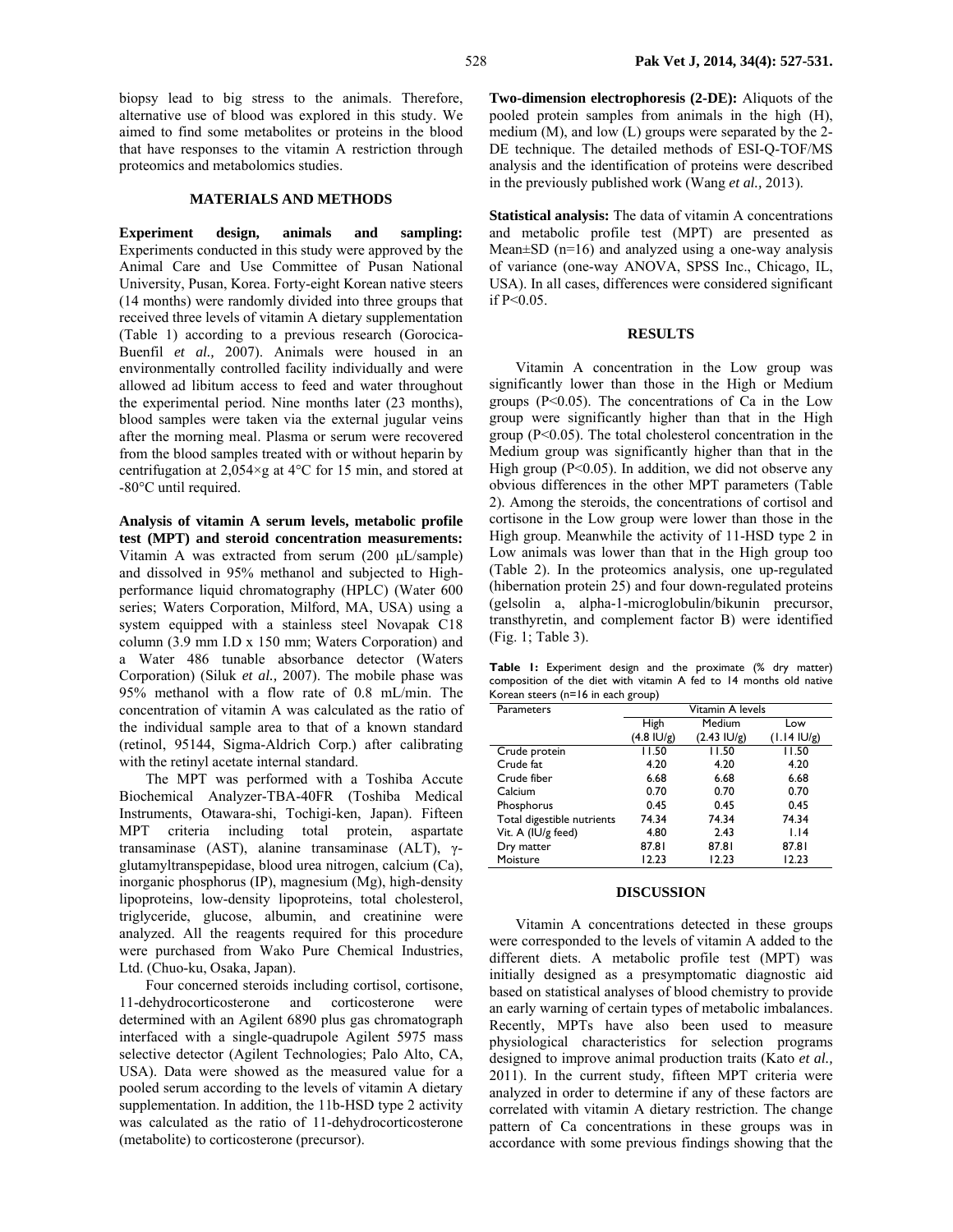

Fig. 1: Representative 2-DE images and spots corresponding to differently expressed proteins.

highest incidence of osteoporosis is found in populations with high vitamin A intake, excessive vitamin A may have toxic effects on bone mineral density (Boucher, 2003), and retinoic acid can inhibit osteoclast differentiation (Balkan *et al.,* 2011). These results demonstrated that dietary vitamin A intake may have a role in the maintaining Ca homeostasis in animals and humans. One previous report showed that when serum vitamin A concentration decrease from fattening stage 1 (less than 13 month of age, 86.8 IU/dL) to stage 4 (greater than 22 month of age, 38.9 IU/dL), the total serum cholesterol concentration increase from 125.9 to 149.3 mg/dL (Kato *et al.,* 2011).

About the concentrations of cortisol and cortisone, some different observations were reported in previous works. For instance, no consistent effect of vitamin A was found on serum cortisol concentrations in lambs (Bruns and Webb, 1990). To our knowledge few studies were focused on the responses of cortisol or cortisone or 11- HSD type 2 to vitamin A restriction in cattle. Therefore, much more works are still needed to support our finding.

HP-25 is a member of the hibernation-specific protein complex (HPc) that regulates hibernation in Siberian chipmunks (Kondo and Kondo, 1992). Originally, it was reported that the HP-25 gene is expressed in the liver of hibernating species such as chipmunks and ground squirrels, but not in a non-hibernating animals like tree squirrels (Kojima *et al.,* 2001). Recent research found that this hibernation-specific protein complex is also expressed in bovine liver and aortic endothelial cells, and it is delivered to the heart and kidneys via the blood stream (Fujita *et al.,* 2012). Results from the present study confirmed this finding. However, further studies on the correlation between vitamin A and HP-25 are still needed.

Gelsolin is an actin-binding protein that regulates the assembly and disassembly of actin filaments (Sun *et al.,* 

1999). Gelsolin and another protein villin are two important  $Ca^{2+}$ -dependent actin regulatory proteins and both of them belong to the villin/gelsolin superfamily (Pestonjamasp *et al.,* 1997). Interestingly, it was thought that villin 2 may be associated with the induction of transdifferentiation and adipogenesis in bovine transdifferentiation and adipogenesis in bovine longissimus dorsi muscle (Jin *et al.,* 2012). However, whether gelsolin has a similar function in both transdifferentiation and adipogenesis are unknown.

Alpha-1-microglobulin/bikunin precursor (AMBP) is a lipocalin. This protein can be cleaved into three separate components including alpha-1-microglobulin, bikumin, and trypstain (Lindqvist, 1996). Alpha-1-microglobulin binds to and degrades heme, and acts as a radical scavenger as well as a reductase (Lindqvist, 1996). Bikunin inhibits serine proteases which are widely distributed in human tissues (Cui *et al.,* 1999). Finally, trypstain is a trypsin inhibitor. AMBP has been shown to interact with CD79A, a protein specifically expressed on the surface of B cells (Berggard *et al.,* 1997). It is unclear whether this interaction affects the immune modulation activity of vitamin A.

Transthyretin is a homotetramer with a dimer-ofdimers quaternary structure that has a molecular weight approximately 15.73 kDa (Hamilton and Benson, 2001). This protein gained its name from its ability to transport thyroxine and retinol in serum and cerebrospinal fluid (Monk *et al.,* 2013). During the transportation in the blood, vitamin A is first binds to retinol-binding protein (RBP) and then forms a complex with transthyretin (Hamilton and Benson, 2001). However, an excess of free transthyretin may inhibit vitamin A uptake through the RBP/transthyretin complex (Natarajan *et al.,* 1997). As expected, we found that the protein expression of transthyretin decreased as vitamin A dietary supplementation levels decreased in our study.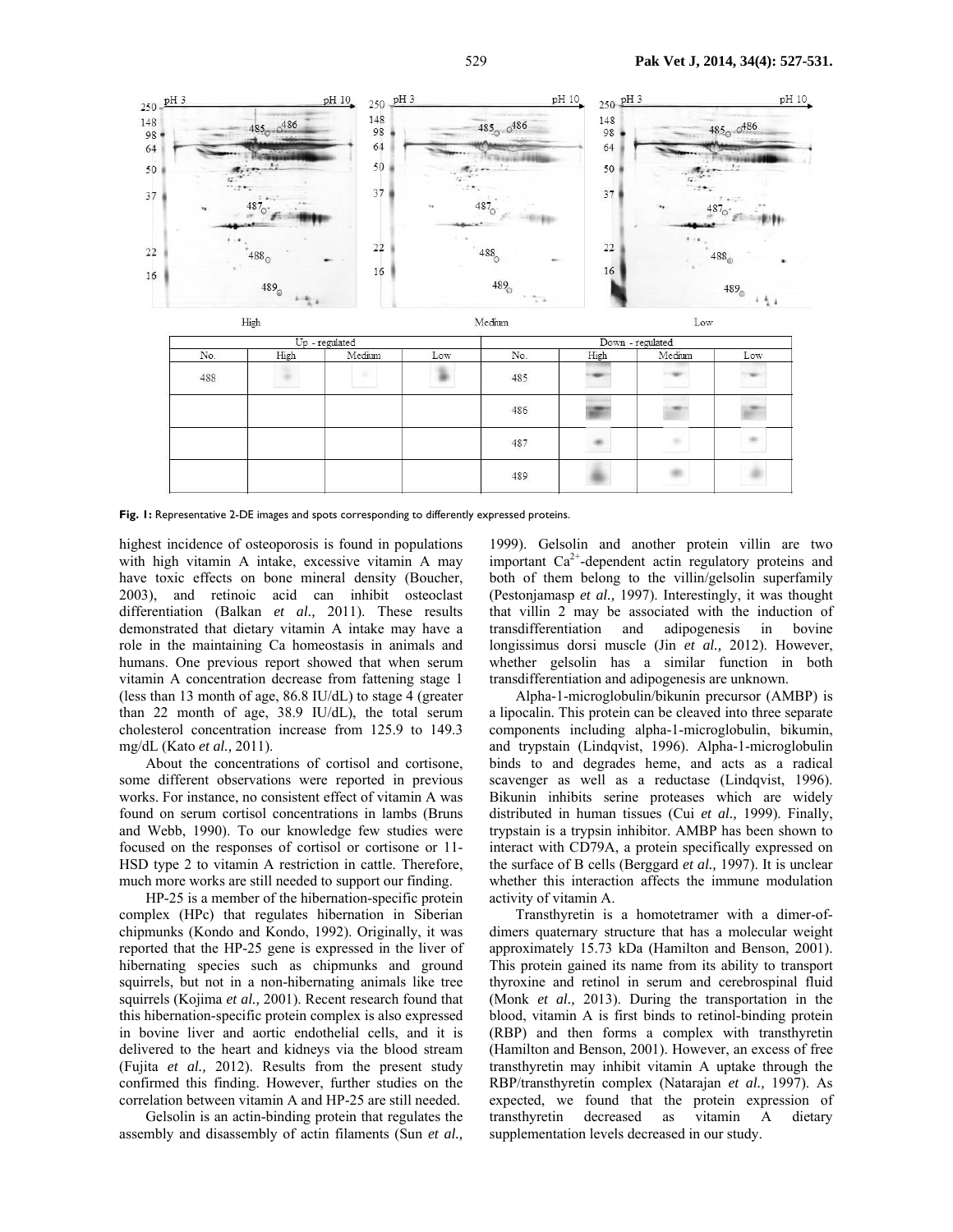**Table 2:** Vitamin A concentrations, metabolic profile test (MPT) results, cortisol and cortisone levels, and 11beta-hydroxysteroid dehydrogenase type 2 (11b-HSD type 2) activities

| Parameters                                | Vitamin A levels          |                           |                                |  |  |  |
|-------------------------------------------|---------------------------|---------------------------|--------------------------------|--|--|--|
|                                           | High $(4.8 \text{ IU/g})$ | High $(4.8 \text{ IU/g})$ | High $(4.8 \text{ IU/g})$      |  |  |  |
| Vitamin A (IU/dL)                         | 136.38±9.93 <sup>b</sup>  | $118.56 \pm 11.23^b$      | 81.06 $\pm$ 8.36 <sup>a2</sup> |  |  |  |
| Total protein (g/dL)                      | $6.61 \pm 0.08$           | $6.62 \pm 0.08$           | $6.63 \pm 0.08$                |  |  |  |
| Aspartate transaminase (IU/L)             | 78.19±7.11                | 71.56±5.61                | $65.75 \pm 4.48$               |  |  |  |
| Alanine transaminase (IU/L)               | $19.56 \pm 0.64$          | $18.69 \pm 0.62$          | $18.31 \pm 0.62$               |  |  |  |
| γ-glutamyltranspepidase (IU/L)            | 28.88±1.67                | 31.56±2.59                | $26.63 \pm 1.97$               |  |  |  |
| Blood urea nitrogen (mg/dL)               | $12.60 \pm 0.42$          | $12.73 \pm 0.41$          | $12.40 \pm 0.70$               |  |  |  |
| Calcium (mg/dL)                           | $10.29 \pm 0.09^a$        | $10.45 \pm 0.06^{ab}$     | $10.54 \pm 0.09^{\circ}$       |  |  |  |
| Inorganic phosphorus (mg/dL)              | $9.58 \pm 0.14$           | $9.79 \pm 0.22$           | $9.53 \pm 0.14$                |  |  |  |
| Magnesium (mg/dL)                         | $2.42 \pm 0.04$           | $2.46 \pm 0.04$           | $2.36 \pm 0.04$                |  |  |  |
| High-density lipoproteins (mg/dL)         | 152.71±4.94               | 161.86±4.40               | $158.21 \pm 3.08$              |  |  |  |
| Low-density lipoproteins (mg/dL)          | 58.25±8.05                | 58.88±6.67                | $62.50 \pm 6.75$               |  |  |  |
| Total cholesterol (mg/dL)                 | 185.31±5.92ª              | 207.06±7.56 <sup>b</sup>  | 198.06±4.95ªb                  |  |  |  |
| Triglyceride (mg/dL)                      | $17.94 \pm 1.56$          | $18.13 \pm 1.32$          | $18.13 \pm 1.72$               |  |  |  |
| Glucose (mg/dL)                           | 74.44±1.63                | 74.44±1.35                | 74.56±1.54                     |  |  |  |
| Albumin (g/dL)                            | $3.73 \pm 0.04$           | $3.76 \pm 0.04$           | $3.70 \pm 0.03$                |  |  |  |
| Creatinine (mg/dL)                        | 1.44±0.03                 | A3±0.04                   | 1.44±0.03                      |  |  |  |
| Cortisol $(ng/mL)^{1}$                    | 30.79                     | 34.14                     | 23.14                          |  |  |  |
| Cortisone $(ng/mL)^{T}$                   | 3.82                      | 3.95                      | 2.45                           |  |  |  |
| $11b$ -HSD type 2 activity <sup>1,2</sup> | 0.69                      | 0.80                      | 0.43                           |  |  |  |

Values (mean+SD) in a row bearing different superscripts differ significantly (P<0.05). Data were the measured value for a pooled serum according to the levels of vitamin A dietary supplementation; High (n=16, pooled), Medium (n=16, pooled) and Low (n=16, pooled); <sup>2</sup>11b-HSD type 2 activity = 11-dehydrocorticosterone (metabolite)/corticosterone (precursor).

**Table 3:** List of differently expressed proteins according to vitamin A supplementation levels

| <b>Express English and Charles Copyrights and proteins according to mainment supplementation ich city</b> |                                 |                     |            |          |                                            |              |                     |       |  |  |
|-----------------------------------------------------------------------------------------------------------|---------------------------------|---------------------|------------|----------|--------------------------------------------|--------------|---------------------|-------|--|--|
| Protein                                                                                                   | UniProtKB/                      | <b>Protein Name</b> | Theory     | Sequence | <b>Functions</b>                           | Area of Spot |                     |       |  |  |
| No.                                                                                                       | Swiss-Prot                      |                     | Mol. Mass  | Coverage |                                            | High         | Medium <sup>1</sup> | Low'  |  |  |
|                                                                                                           | Entry                           |                     | (kDa)/Pl   | (%)      |                                            |              |                     |       |  |  |
| 485                                                                                                       | O <sub>3</sub> S <sub>X14</sub> | Gelsolin a          | 80.73/5.54 | 22.54    | Calcium regulation, Actin modulation       | 0.129        | 0.065               | 0.040 |  |  |
| 486                                                                                                       | P81187                          | Complement factor B | 85.37/7.87 | 16.82    | Active in the complement alternate pathway | 0.160        | 0.099               | 0.066 |  |  |
| 487                                                                                                       | P00978                          | AMBP <sup>2</sup>   | 39.23/7.81 | 11.08    | Protease inhibitor                         | 0.090        | 0.028               | 0.035 |  |  |
| 488                                                                                                       | O <sub>2</sub> KIX <sub>7</sub> | $HP-253$            | 22.56/6.96 | 17.92    | Within the hibernation-associated family   | 0.050        | 0.008               | 0.125 |  |  |
| 489                                                                                                       | O46375                          | Transthvretin       | 15.73/5.90 | 8.84     | Thyroxine and retinol transporter          | 0.361        | 0.119               | 0.088 |  |  |
| $\overline{\phantom{a}}$                                                                                  |                                 |                     | .          |          | . ._ _ _                                   |              |                     |       |  |  |

<sup>1</sup>Indicate the level of vitamin A dietary supplementation; <sup>2</sup>AMBP: alpha-1-microglobulin/bikunin precursor; <sup>3</sup>HP-25: hibernation protein 25.

Complement factor B circulates in the blood as a single chain polypeptide that forms the catalytic site of C3 convertase in the complement alternative pathway (Hourcade and Mitchell, 2011). Expression of complement factor B in retinal pigment epithelial cells can be up-regulated by amyloid-beta (Wang *et al.,* 2009). Variation in complement factor B gene expression is also associated with age-related macular degeneration, a common form of irreversible blindness (Gold *et al.,* 2006). However, the correlation between complement factor B and prevention of adipogenic differentiation by vitamin A still needs to be further explored.

**Conclusion:** These results suggested that vitamin A dietary restriction exerts considerable effects on the levels of several serum metabolites as well as the protein profiles. These findings may provide some theoretical basements for the studies about the improvement of intramuscular fat deposition via vitamin A restriction in Korean native steers.

**Authors' contributions:** HG conceived and designed the study. TW, KH, US, SH, MH and YC executed the experiment and analyzed the samples. TW analyzed the data. All authors interpreted the data, critically revised the manuscript for important intellectual contents and approved the final version.

**Acknowledgment**: The work was supported by grants of the Next-Generation BioGreen 21 Program (PJ008191), Rural Development Administration, South Korea.

#### **REFERENCES**

- Adachi K, H Kawano, K Tsuno, Y Nomura, N Yamamoto, A Arikawa, A Tsuji, M Adachi, T Onimaru and K Ohwada, 1999. Relationship between serum biochemical values and marbling scores in Japanese black steer. J Vet Med Sci, 61: 961-964.
- Balkan W, M Rodríguez-Gonzalez, M Pang, I Fernandez and BR Troen, 2011. Retinoic acid inhibits NFATc1 expression and osteoclast differentiation. J Bone Miner Res, 29: 652-661.
- Beijer MR, G Kraal and JM den Haan, 2014. Vitamin A and dendritic cell differentiation. Immunol, 142: 39-45.
- Berggard T, N Thelin, C Falkenberg, JJ Enghild and B Akerström, 1997. Prothrombin, albumin and immunoglobulin A form covalent complexes with alpha1-microglobulin in human plasma. Eur J Biochem, 245: 676-683.
- Brandebourg TD and CY Hu, 2005. Regulation of differentiating pig preadipocytes by retinoic acid. J Anim Sci, 83: 98-107.
- Bruns NJ and KE Webb, 1990. Vitamin A deficiency: serum cortisol and humoral immunity in lambs. J Anim Sci, 68: 454-459.
- Boucher BJ, 2003. Serum retinol levels and fracture risk. N Engl | Med, 348: 1927-1928.
- Cui CY, A Yoshinori, M Akira, YL Piao, T Masae, LH Kim and T Tadashi, 1999. Bikunin, a serine protease inhibitor, is present on the cell boundary of epidermis. J Invest Dermatol, 113: 182-188.
- Fujita S, R Okamoto, M Taniguchi, K Konishi, I Goto, K Sugimoto, M Nakamura, K Shiraki, C Buechler and M Ito, 2012. The hibernation-specific protein complex is expressed in bovine liver and aortic endothelial cells and delivered to heart and kidneys via the blood stream. Cardiovasc Res, 93: S92-S127.
- Gold B, JE Merriam, J Zernant, LS Hancox, AJ Taiber, K Gehrs, K Cramer, J Neel, J Bergeron, GR Barile, RT Smith, Genetics Clinical Study Group AMD, GS Hageman, M Dean and R Allikmets, 2006. Variation in factor B (BF) and complement component 2 (*C2*) genes is associated with age-related macular degeneration. Nat Genet, 38: 458-462.
- Gorocica-Buenfil MA, FL Fluharty, CK Reynolds and SC Loerch, 2007. Effect of dietary vitamin A restriction on marbling and conjugated linoleic acid content in Holstein steers. J Anim Sci, 85: 2243-2255.